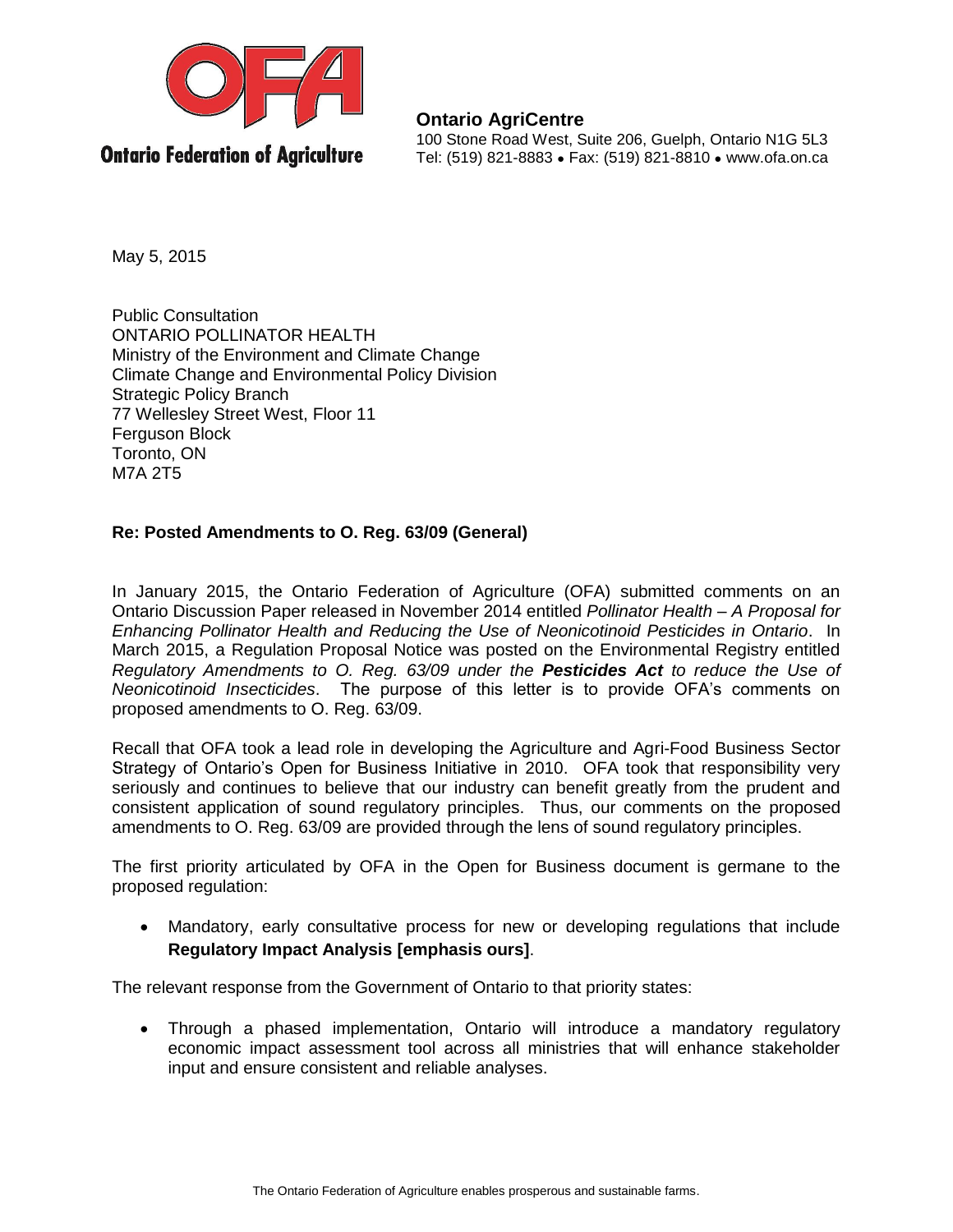

Regulatory Impact Analysis (RIA) is recognized globally as a key instrument for improving regulatory quality. Indeed, at a national level, virtually all OECD countries, including Canada, have adopted the use of RIA when introducing new regulations, or regulatory amendments. RIA's, when properly conducted:

- Systematically and consistently examine potential impacts associated with proposed government regulation (e.g. reveal and avoid unintended consequences);
- Promote meaningful dialogue between government, affected businesses and citizens;
- Results in regulations that are relevant and appropriate over a reasonable length of time.

OFA was encouraged in 2011 when the Government of Ontario signaled their commitment to the development and implementation of an RIA process. Unfortunately, during the ensuing years there has been little evidence that an **effective** RIA process was ever developed, yet alone implemented.

OFA strongly believes that had the proposed amendments to O. Reg. 63/09 been subject to an effective and efficient RIA, the outcome would have been quite different. In fact, we believe that had the consultation process associated with RIA been properly undertaken, and had Cost-Benefit Analysis been applied with the benefit of prior consultation, it is unlikely a regulatory approach to managing treated seed would have been selected.

This is because the industry has determined the proposed regulatory process is simply unworkable. This was made clear by industry in our initial analysis of the proposal to regulate a sudden decrease in the use of neonicotinoid treated seed and has been reinforced, in our view, after having sat through the technical briefings with numerous unanswered questions.

The affected growers, through representation by Grain Farmers of Ontario have made a strong case for the regulations being unworkable. The affected service industries including those who sell seed to farmers and those who provide technical agronomic advice to farmers have also expressed sound reasoning as to why this regulatory process will likely damage the industry, potentially in irreparable ways.

OFA shares the concerns of the growers and service industry representatives and simply emphasize the following concerns with the proposed amendments to O. Reg. 63/09:

 The absence of a publicly disclosed RIA means that stakeholders affected by the proposed regulatory amendments are unclear on the options considered and dismissed prior to deciding on a regulatory amendment approach, and what MOECC believes will be the outcome of the regulation for the corn and soybean industries.

Industry studies suggest significant economic damage will result from the regulation.

This impact arises from a regulatory process without a strong basis to suggest it will be effective in reducing bee mortality to a significant degree. OFA, in its response to the Government of Ontario's pollinator health document, identified the list of nine pollinator stressors, those being:

- Bee habitat loss<br>■ Bee nutrition
- Bee nutrition
- **Exposure of bees to pesticides used in crop production**
- **Exposure of bees to pesticides used in hive management**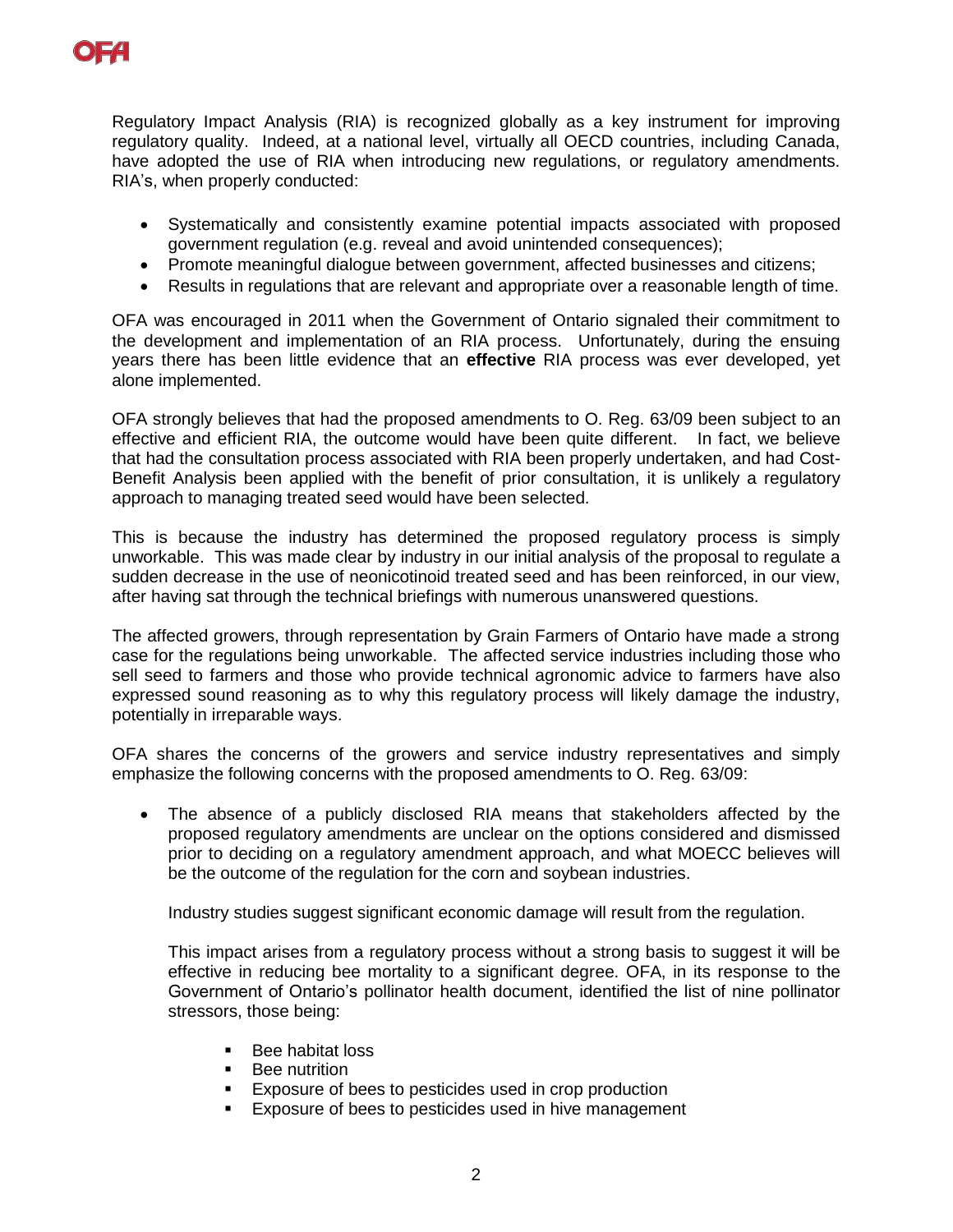

- Climate change impacts on bees
- Weather-related impacts on bees
- **Bee diseases**
- **Insects, and fungi that attack bees**
- **Bee genetics**

Given this list of stressors, it comes as no surprise that no single contributing factor to bee deaths has been identified, and that bee deaths result from a complex set of stressors.

OFA believes a sound RIA would have identified significant negative economic impact and uncertain positive outcomes associated with the proposed amendments to O. Reg. 63/09, in light of the complexity of pollinator health issues.

The term 'treated seed' is defined acceptably in the prescribed amendments as:

*"…a seed that, as a result of being treated, is coated with or contains one or more pesticides".*

Yet, sub-section 8.1 of the amended O. Reg. 63/09 indicates that all treated corn and soybean seed is a Class 12 pesticide.

OFA believes that the regulatory amendment could easily have been drafted to indicate that pesticides, or pest control products, having imidacloprid, clothianidin, or thiamethoxam as the active ingredient will be described as Class 12 pesticides if they are applied as a seed treatment to either corn or soybean. The decision to describe a treated seed as a pesticide in sub-section 8.1 of O. Reg. 63/09 and therefore regulate the seed is unacceptable.

Canada's *Seeds Act* defines the term seed as:

*"any plant part of any species belonging to the plant kingdom, represented, sold or used to grow a plant".*

Neonicotinoid pesticides are not species belonging to the plant kingdom.

The term 'pesticide', as defined in Ontario's *Pesticide Act* means any:

"*organism, substance or thing that is manufactured, represented, sold or used as a means of directly or indirectly controlling, preventing, destroying, mitigating, attracting or repelling any pest or of altering the growth, development or characteristics of any plant life that is not a pest and includes any organism, substance or thing registered under the Pest Control Products Act (Canada)".*

Neonicotinoids are registered under Canada's *Pest Control Products Act*; corn and soybean are not.

Treated seed is seed with pesticide applied. Any pest control aspects of a treated seed are a function of a registered pest control product having been applied. It is the registered pest control product that is regulated, not the seed. It is unnecessary and inappropriate to characterize a treated seed as a pesticide.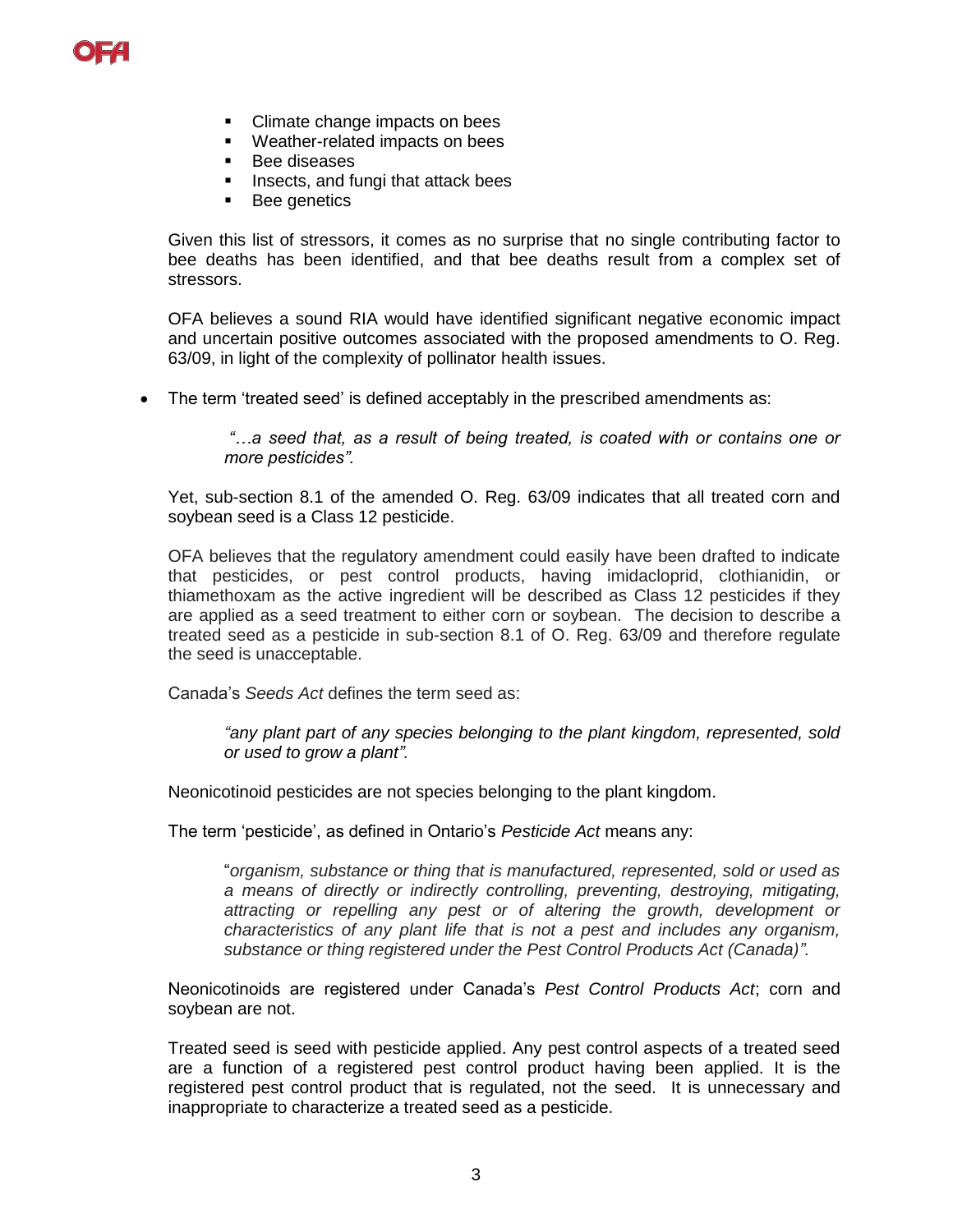

 The *Pesticides Act* views any contravention of the Act or associated regulation as an offence. Individuals convicted of an offence can be fined up to \$20,000 for a first offence, and up to \$50,000 for subsequent convictions. For corporations (of which many farms are), the corresponding fines are \$100,000 and \$200,000.

A key element of RIAs is to describe: how compliance with the proposed regulation will be ensured; what means will be used to detect non-compliance; and, what are the penalties for an offence. With respect to penalties RIA and jurisprudence emphasizes that sanctions and penalties be proportionate to the seriousness of the violation.

Because the regulations are precautionary in nature and the targets aspirational, OFA submits the penalties that may be imposed for non-compliance are extreme and unwarranted. Is it reasonable to impose any penalty, let alone a crippling one, for a violation of the government's aspirations, when the violation itself cannot be scientifically proven to have caused damage?

• The pest assessment aspects are not based on information developed by OMAFRA and the UofG. The MOECC document *Conducting a Pest Assessment for Class 12 Pesticides* is lacking and unlikely to be sufficient to develop and enact a workable Integrated Pest Management program (IPM)

OFA is a strong supporter of the concept of Integrated Pest Management, and believes that IPM will play an important role in a Pollinator Health Strategy. In our January submission to the Pollinator Health discussion paper, OFA supported the development of practical and effective IPMs over a reasonable period of time. We remain of the view that the development and testing of a practical IPM system is the best way to achieve the desired outcome of reducing pesticide usage.

We believe that OMAFRA's *Guide to Early Season Field Crop Pests* is a worthwhile guide for farmers wanting to explore IPM in field crops. However, guidance from the latter document is rudimentary given that IPM techniques for field crops need to be supported by data from well-designed, longitudinal studies.

 The number of qualified agronomic consultants [as per sub-section 8.2 (4)] in Ontario will be severely limited and certainly not sufficient to conduct the pest assessments required by the proposed regulatory amendments. The current contingent of over 500 CCAs is likely insufficient to address the complex requirements of the proposed regulations. However, the regulatory disqualification, enabling only 100 to be qualified to act under the regulations ensures a shortage of qualified people to do the job.

With regards sub-section 8.2 (4), OFA questions the basis upon which MOECC questions the integrity of consulting agronomists. Many engineers, accountants, dentists, lawyers and other certified professionals provide advice to clients, despite being employed by or affiliated with a larger firm. Although we have no reason to question the integrity of CCAs, a statement of integrity would be a straightforward remedy if Ontario feels it necessary.

A well known example is the Singapore Statement on Research Integrity, an international effort to encourage the development of unified policies, guidelines and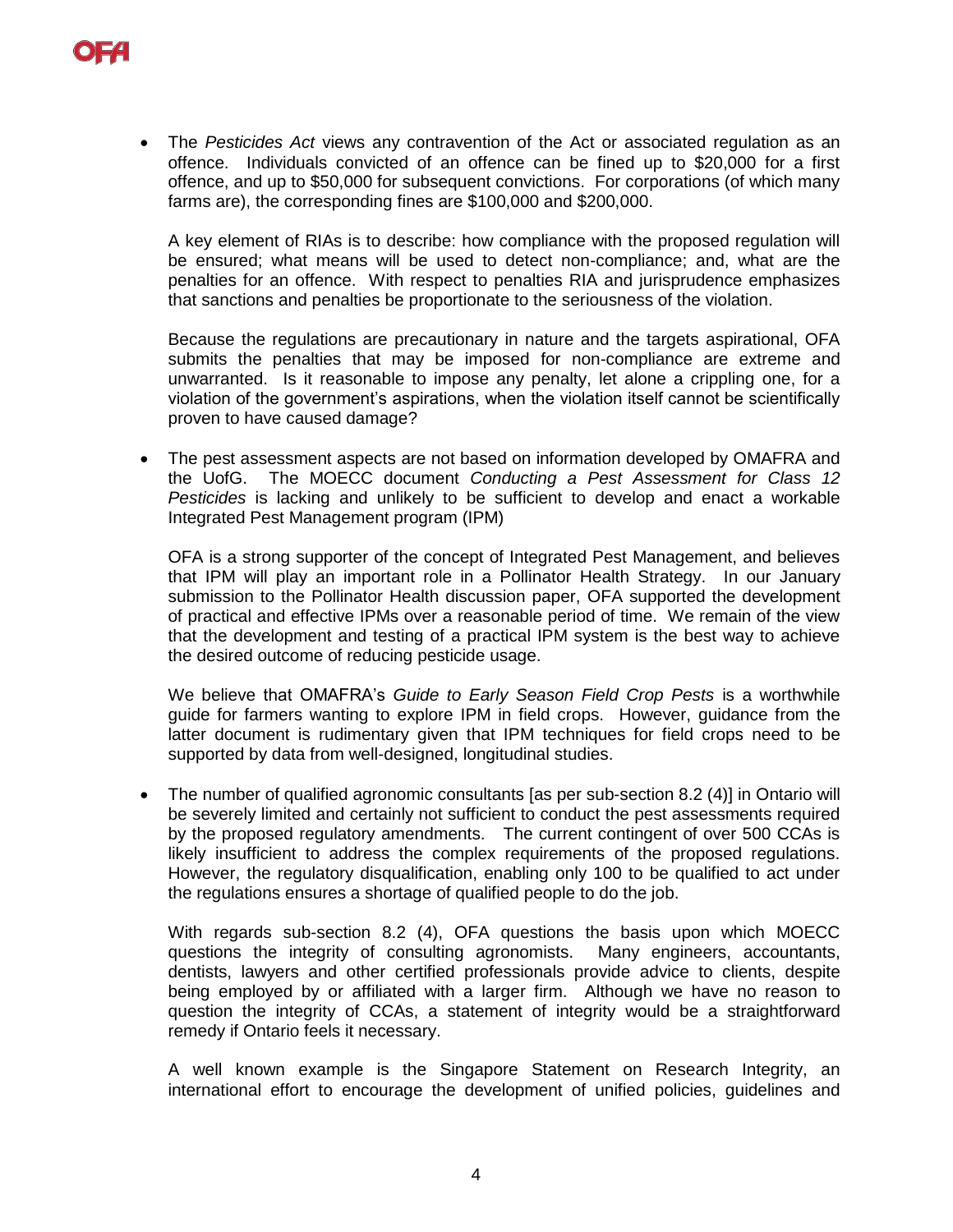

codes of conduct, with the long-range goal of fostering greater integrity in research worldwide.

- The proposed regulations will require a large number of farmers to be trained in the regulation requirements and in the details and implementation of Integrated Pest management solutions in lieu of the use of NNI. OFA questions if training approximately 27,000 growers is physically possible by 2017 given the performance record for the pesticide application training suggests only 5,000 per year can be trained. Reliance on web-based training to process this many is overly optimistic. Imposing regulation and potentially penalties without realistic opportunity for training is impractical and unethical.
- The federal agency (PMRA) charged with reviewing and approving the pest control products that MOECC schedules under the *Pesticides Act*, has recently (November 2014) stated:

"…the contribution of pesticides (i.e. NNI-treated seed) to later season…effects (on honey bees) other than mortality is not clear, and is still under assessment".

The need for further assessment identified by PMRA emphasizes the OFA position that there is insufficient evidence at this time to warrant the proposed amendments to O. Reg 63/09.

- Attendees at the MOECC briefing on O. Reg 63/09 report that a precautionary approach, versus a scientific approach to regulation was emphasized as the basis for the proposed regulations. OFA would like to direct MOECC to a document prepared by the Government of Canada, entitled *A Framework for the Application of Precaution in Science-Based Decision Making About Risk*. This document emphatically states that:
	- Sound scientific information and its evaluation must be the basis for applying precaution; the scientific information base and responsibility for producing it may shift as knowledge evolves.
	- Scientific data relevant to the risk must be evaluated through a sound, credible, transparent and inclusive mechanism leading to a conclusion that expresses the probability of occurrence of harm, and the magnitude of that harm (e.g. extent of damage, persistency, reversibility and delayed effect).
	- Available scientific information must be evaluated with emphasis on securing high quality (not high quantity) scientific evidence.

MOECC's reliance on a precautionary approach rather than a scientific approach is a gross misunderstanding of the decision making process given that a decision to apply precaution must be based on scientific evidence.

OFA believes there is insufficient evidence at this time to support proposed amendments to O. Reg. 63/09 or, in fact, to support the regulation of treated seed for corn and soybeans at this time. We concur with industry colleagues who conclude the proposed regulations are unworkable and will irrevocably damage the industry without clear evidence of any offsetting benefit.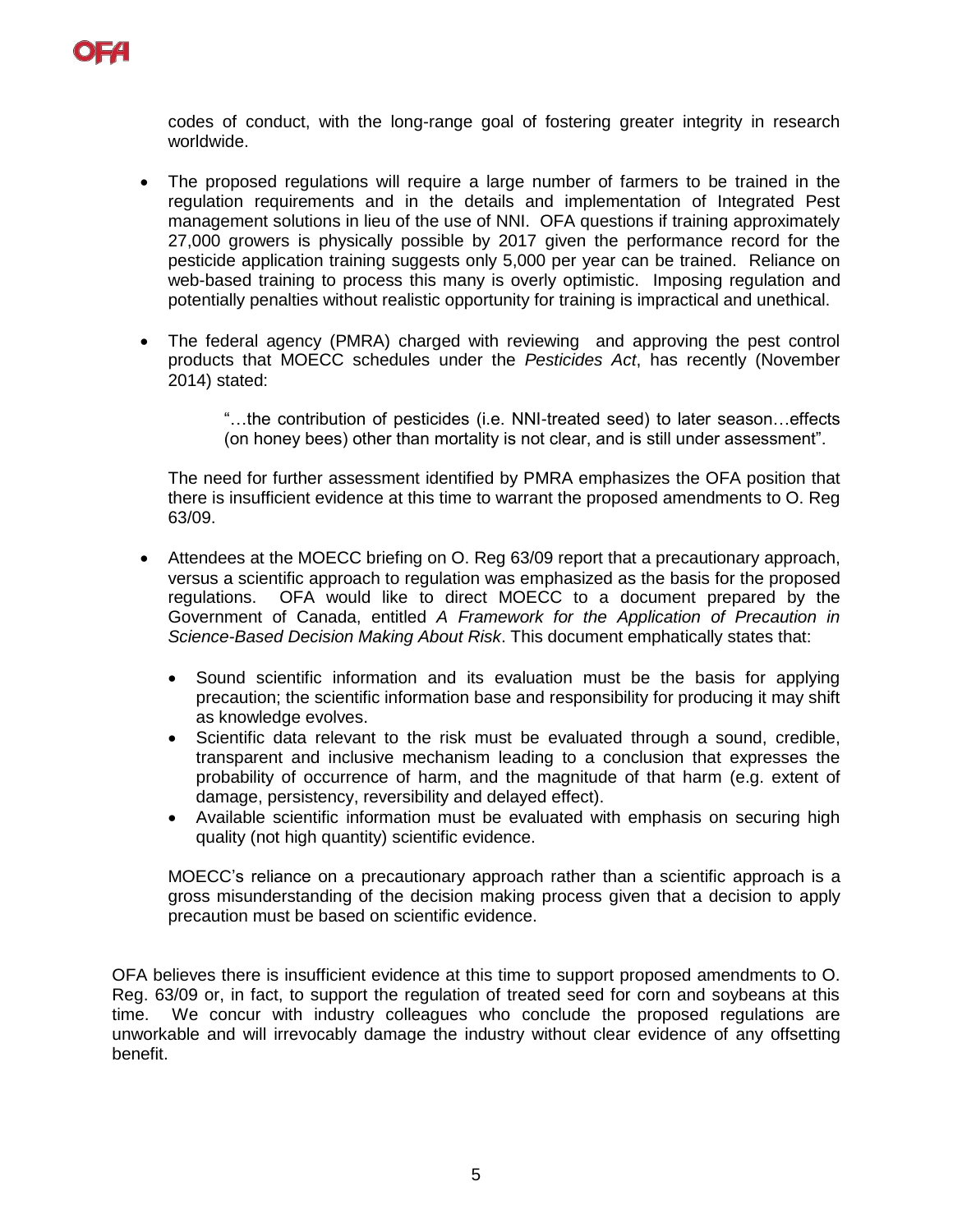

Because of this OFA reiterates its recommendations from our January, 2015 submission on the issues of Pollinator Health. We strongly suggest the Government of Ontario invoke the fundamental principles captured by its own Open for Business initiative and reconsider its regulatory approach with regards O. Reg 63/09.

We again respectfully recommend that:

- **1. Ontario industry and government immediately work to develop a comprehensive Pollinator Health Strategy addressing each of the nine identified pollinator health stressors which will include:**
	- **a. Determination of the relative contributions of, and mitigation strategies for, different stressors leading to species declines including exposure to pesticides, poor nutrition, parasites and other pests, toxins, loss of habitat and reduced natural forage, pathogens, and unsustainable management practices;**
	- **b. Expansion of the collection and sharing of data related to pollinator losses, technologies for continuous monitoring of honey bee hive health, and use of public-private partnerships, as appropriate, to provide information on the status and trends of managed hive losses**
	- **c. Assessment of the status of native pollinators, and modeling of native pollinator populations and habitats;**
	- **d. Development of affordable seed mixes, including pollinator-friendly plants, for maintenance of honey bees and other pollinators, and guidelines for and evaluations of the effectiveness of using pollinator-friendly seed mixes for restoration and reclamation projects;**
	- **e. Identification of existing and new methods and best practices to reduce pollinator exposure to pesticides, and new cost-effective ways to control bee pests and diseases;**
	- **f. Targeting of resources to areas of high risk and restoration potential; and,**
	- **g. Prioritization of plans for restoration of pollinator habitat, based on those areas that will yield the greatest expected net benefits.**
- **2. Given that fugitive dust from vacuum planters is associated with acute bee mortalities at the time of seeding NNI-treated seed, additional technological changes to reduce the risk associated with fugitive dust must be pursued, including:** 
	- **a. Better adhesion of pest control products applied to seed and optimization of the application rate of pest control product to seed**
	- **b. Modification of seed drilling technology through installation of effective air deflectors with a goal of reducing dust by as much as 99%**
	- **c. Regulation and stewardship of seed quality standards. (In the Netherlands it is 0.75g of dust per 100,000 seeds; in France it is 4g per 100 kg of seed.)**
	- **d. Managing seed bags and totes**
- **3. Industry, universities and government must collaboratively develop and test IPM systems for corn and soybean production, and concurrently develop IPM training modules for incorporation into the Grower Pesticide Certification Program. IPM system use should be phased in over the course of several years with NNI reduction usage measured and monitored. The voluntary IPM approach would replace the proposed regulated reduction approach.**